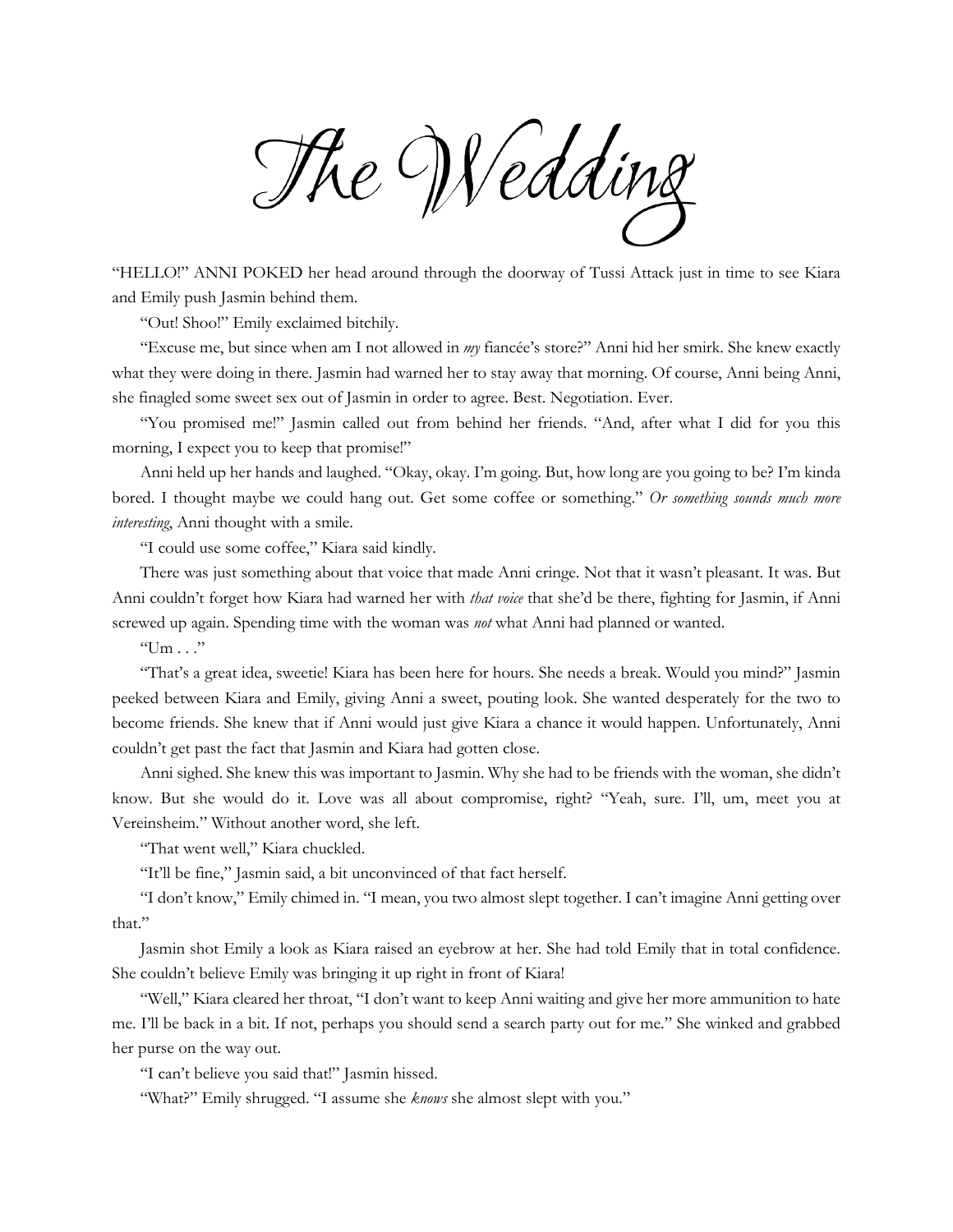"That's not the point." Jasmin huffed, then turned on her heel and stomped to the back room. Emily blinked. "Was it something I said?"



"WOULD YOU MIND if I sit here?" Kiara spotted Anni tucked away in a secluded corner as soon as she walked into the coffee shop. The "stay-the-fuck-away-from-me" aura around Anni kept everyone at bay. Everyone except Kiara. *Jasmin wants us to be friends, so that's what we're going to do.*

"I invited you, didn't I?"

Kiara took a seat and crossed her long legs. "Actually, I invited myself. I'm sorry about that, but apparently it's important to Jasmin that we get along."

"And, you'll do anything for Jasmin," Anni said sarcastically.

"Yes." Kiara sighed softly and leaned in. "I won't pretend not to care, Anni. We've become close friends. I intend on keeping that friendship."

"Close," Anni scoffed. "Too close."

"What happened, happened. There's no changing the past." Kiara sat back when Tuner walked up and asked for her order. After requesting a simple black coffee, she turned her attention back to a sulking Anni. "I'm sure there are things in the past that you would like to change."

Anni glanced up sharply. "What did Jasmin tell you?"

"It doesn't matter, Anni. This animosity you have towards me is misdirected. I told you, as long as Jasmin is happy with you, you have nothing to worry about from me."

"I bet you're just foaming at the mouth, waiting for me to screw up, aren't you?"

"Actually, I'm rooting for you." She smiled at Tuner as he handed her the cup. The look he exchanged with Anni was not lost on her. It would seem her and Jasmin's indiscretion — as brief and non-existent as it was — had become common knowledge. "Look, I know the last thing you want is my advice. But, I'm going to give it to you anyway. It's time to grow up. This grudge you're holding against me is petty and childish. And, whether you believe it or not, it will harm your relationship with Jasmin."

Anni snorted. "You think she's going to take your side over mine if we don't become best buds?"

"No. I think *you* will let this consume you until you convince yourself that you can't trust Jasmin," Kiara answered evenly.

Anni frowned. Was she right? There were moments when Anni knew that Jasmin was at the store with Kiara and she would feel that awful feeling of jealousy and fear. She *knew* Jasmin would never cheat on her. It wasn't her style. *No, it's just* your *style isn't it, Anni?*

Of course, Anni being Anni, she let her pride speak for her. "You don't know anything about me."

"I know that you're not living up to your potential," Kiara countered defiantly. "I know that you have the talent to be standing on that stage singing your own music, yet you stay in the background. I know you can offer Jasmin much more than anyone else can because of the love you two have."

Anni sat there speechless. Obviously Jasmin had talked quite a bit about her and their relationship. That knowledge did a lot to ease Anni's insecurity. She took a deep breath and looked squarely at Kiara. "Thanks," she said sincerely and saw the slight flicker of surprise in Kiara's eyes. "I don't want to dislike you. You seem pretty cool. But, you still want Jasmin. How do I get past that?"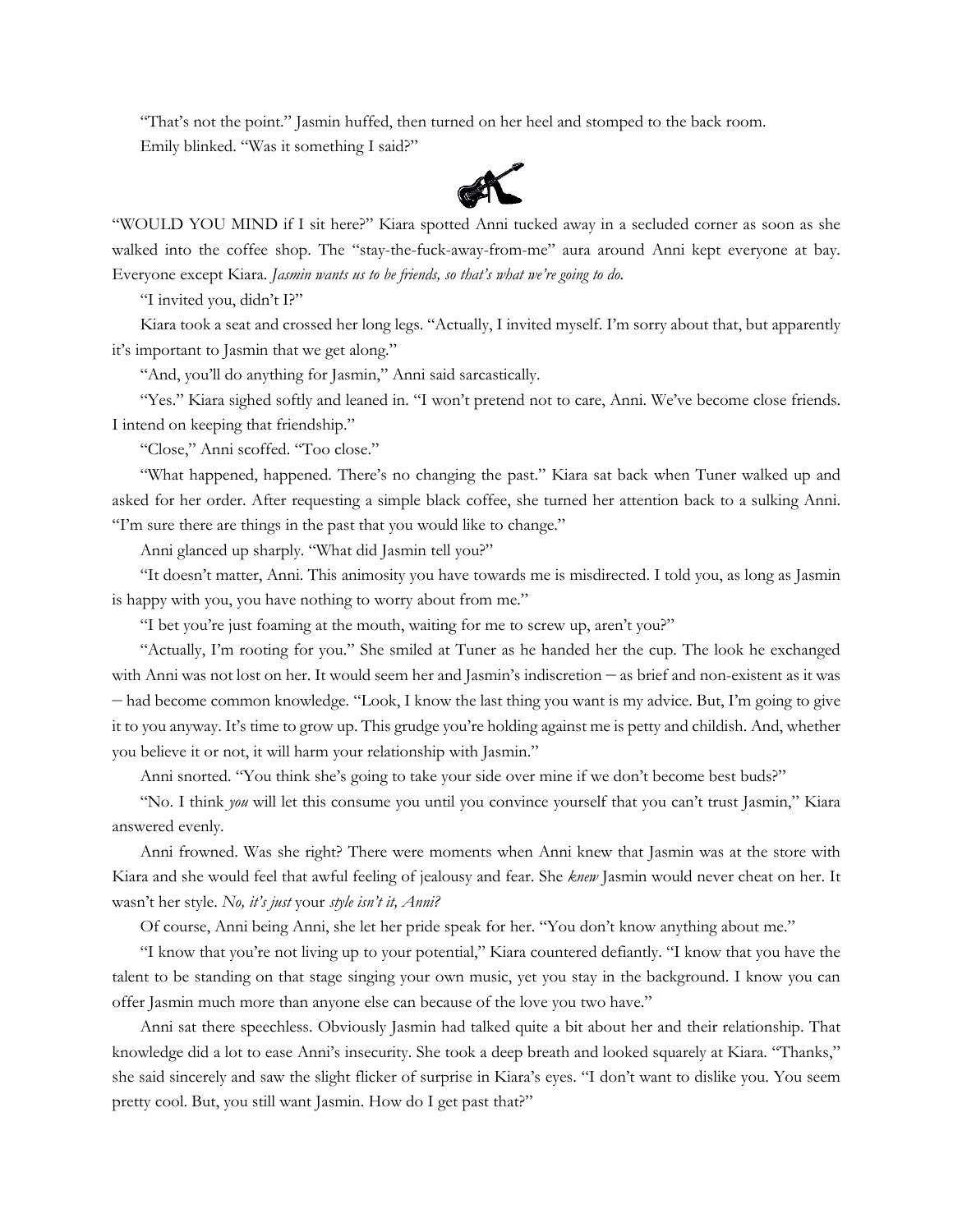"By knowing that I would never do anything to threaten a relationship that means so much to both of you." Kiara took a sip of her coffee. "If it helps, I won't be in Berlin much longer."

This time, the surprise was Anni's. "What?"

"I have a business to run. Tussi Attack is not my only client."

"Does Jasmin know?"

Kiara nodded. "I told her this morning that I would be leaving for the States after your wedding," Her coffee cup made a small clinking sound when Kiara set it on the saucer. "I, admittedly, should have waited for a better time to tell her. She's already stressed with designing her dress. I think she's a tad overwhelmed at the prospect of handling the business side of Tussi Attack."

"Isn't that what Emily is for?" Anni inquired genuinely.

"Yes, and I have gone over everything I can think of to help both of them keep their footing when I'm gone. I'm sure you can take care of Jasmin if she becomes a little too strained," Kiara grinned.

For the first time since she met the woman, Anni felt a bona fide like for Kiara. Maybe it was because she knew Kiara was leaving. Or, maybe it was the innuendo. Either way, it was a step in the right direction.

"I can't believe Jasmin is insisting on designing her own dress now," Anni confided, speaking of Jasmin's stress. "She had been against it before."

Kiara shrugged a shoulder. "I would have tried to talk her out of it if I thought it would make a difference. But, ever since the two of you came back from visiting your parents, she said she knew exactly what she wanted. You can't argue with a bride-to-be."

"What if you're the other bride?" Anni asked with a lopsided grin.

"Stale-mate?" Kiara chuckled.



"HONEY, I'M HOME!" Jasmin kicked the door closed behind her, arms full of "wedding stuff" as Anni called it. To Jasmin, it was all of the materials she needed in order to have the perfect wedding with the one she loved.

"Hey, babe." Anni set her laptop aside and got up to help her fiancée. She gave her a sweet kiss before relieving Jasmin of her burden. "More wedding stuff?"

Jasmin shrugged. "Just some samples. We have most of the things we need. All of this is just extra. She smiled secretly when Anni groaned. Actually, everything was set for their wedding — thank goodness since it was less than a week away. She only brought more and more things home because it drove Anni crazy.

"We don't need extra, babe," Anni whined. "I thought we decided to have a small wedding."

"We did. That doesn't mean it can't be nice." Jasmin laughed when Anni threw everything on the couch. "Besides, you owe me. Big time."

Anni's eyebrows shot up. "Owe you? What did I do now?"

"You totally broke our agreement from this morning. I got on my *knees* for you to make sure you wouldn't show up at the shop. But, you did it anyway."

Anni grinned roguishly thinking of Jasmin on her knees earlier. *So worth it*. She sauntered over to her lover and pulled her close. "So? Are you going to punish me?"

"Oh, you would like that, wouldn't you?"

"Well, I mean, I *did* break the agreement," Anni shrugged. "It's only fair. For you, of course."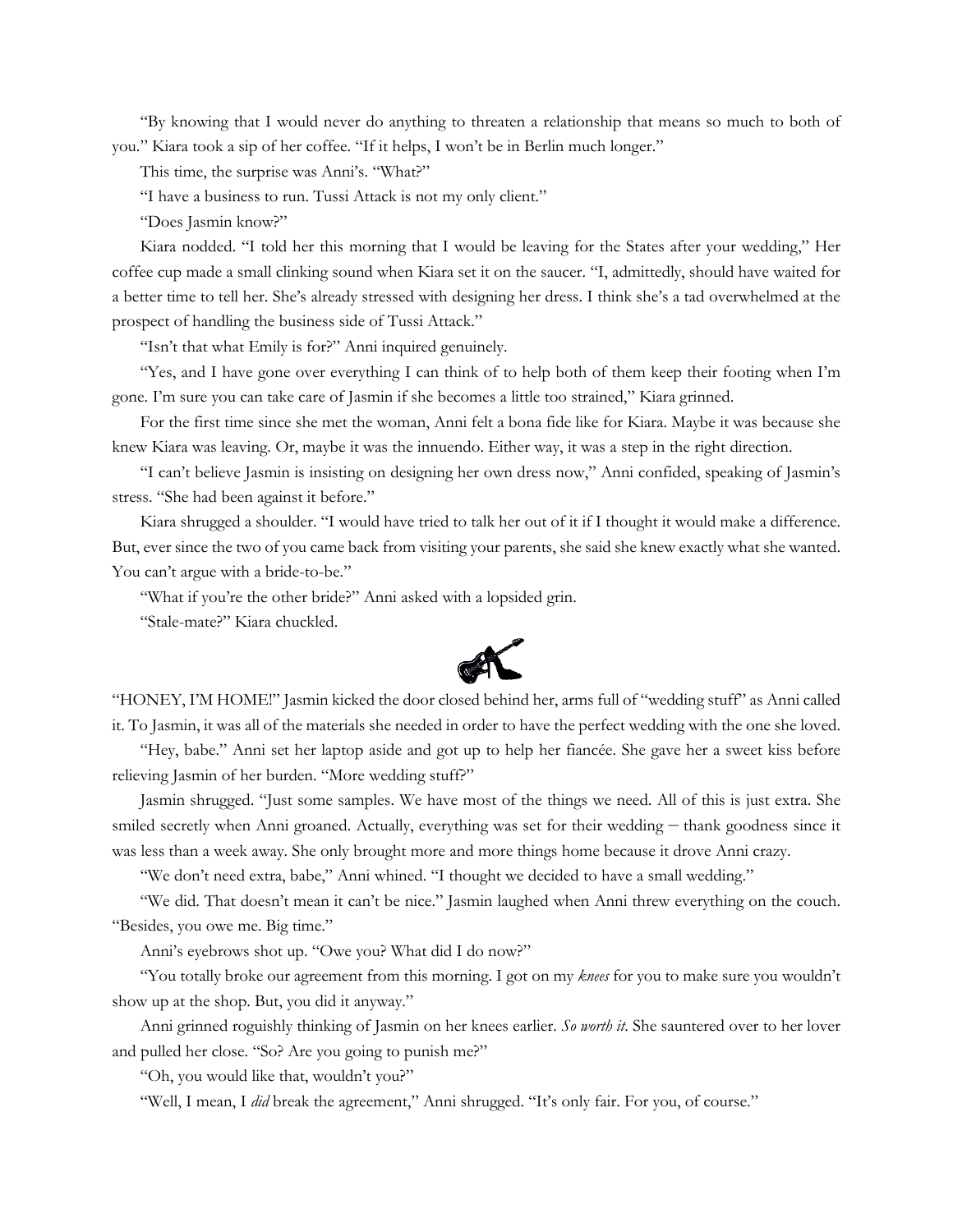"Mmhmm." Jasmin dipped her head and kissed Anni. "Punishing you sounds like a really good idea." Just as she deepened the kiss, the front door opened and half of their roommates — which seemed to change every other week — walked in.

"Ugh! We really need a place of our own," Anni complained, shooting dirty looks at everyone who dared interrupt them.

Jasmin's eyes sparkled. She grabbed Anni's hand and dragged her to their bedroom.

"Hey!" Tuner — a temporary new addition to the WG since Nele, Mesut, and Ayla moved out — called out. "Your stuff is all over the couch!"

"Move it! We're going to be busy for the rest of the night," Anni grinned.

"Just put it to the side," Jasmin said. "Sorry!" She pulled Anni through the door and closed it, locking it.

Anni rubbed her hands together with anticipation. *This punishment is* so *going to be worth it!* She started undressing, but stopped abruptly when Jasmin picked up her laptop and opened it.

"Are you researching ways to punish me?" Anni asked, shivering a little with expectation.

Jasmin glanced up. The peek of Anni's smooth skin almost had her abandoning her plans. Then she heard the loudness coming from the common room and patted the bed beside her.

"Nope, we're going to find a place to live."

"*Now?!* But I thought we were going to, you know."

Jasmin smiled. "You're so cute. We'll get to that. Listen to that." She gestured towards the door. "We're getting married soon. *Very* soon. Wouldn't you like to come home from our honeymoon to our *own* place? No roommates, no interruptions. We could walk around naked, make love on the kitchen counter, or do whatever the hell we wanted whenever the hell we wanted."

Anni sat next to Jasmin and plucked the computer from her lap. "Give me that thing. What's our budget?"



JASMIN AWOKE TO two conflicting sensations. Her body jerked involuntarily and she winced at the pain in her neck. Then moaned at the pleasure she felt quite a bit lower. She raised her head as much as she could and cried out at the touch of Anni's tongue on a particularly sensitive part of her.

"Anni," she breathed. It was a beautiful way to wake up even if it was from sleeping on the floor all night long. She had no idea how long Anni had been doing what she was doing, but Jasmin was ready to explode. "Don't stop!"

Anni felt the change as soon as Jasmin woke up and amped up her efforts. They had, unfortunately, fallen asleep while searching for their new home. That meant no sex for Anni. Or, more importantly, no making it up to Jasmin for breaking their deal. When Anni woke up with Jasmin snoring softly beside her, the sight was so beautiful she couldn't help herself. So, she helped herself to a taste of her favorite thing ever.

Jasmin's moan came from deep down as the long, slow climax coursed through her body. Her body trembled from the aftershocks and she shivered when Anni slowly kissed her way up to her lips.

"Good morning." Anni kissed Jasmin fully, knowing Jasmin found it erotic tasting herself on Anni's tongue. "Very good," Jasmin agreed with feeling. "Thank you."

"My pleasure. Literally." Anni kissed Jasmin again, pulling away when Jasmin tried undressing her.

"Where are you going?"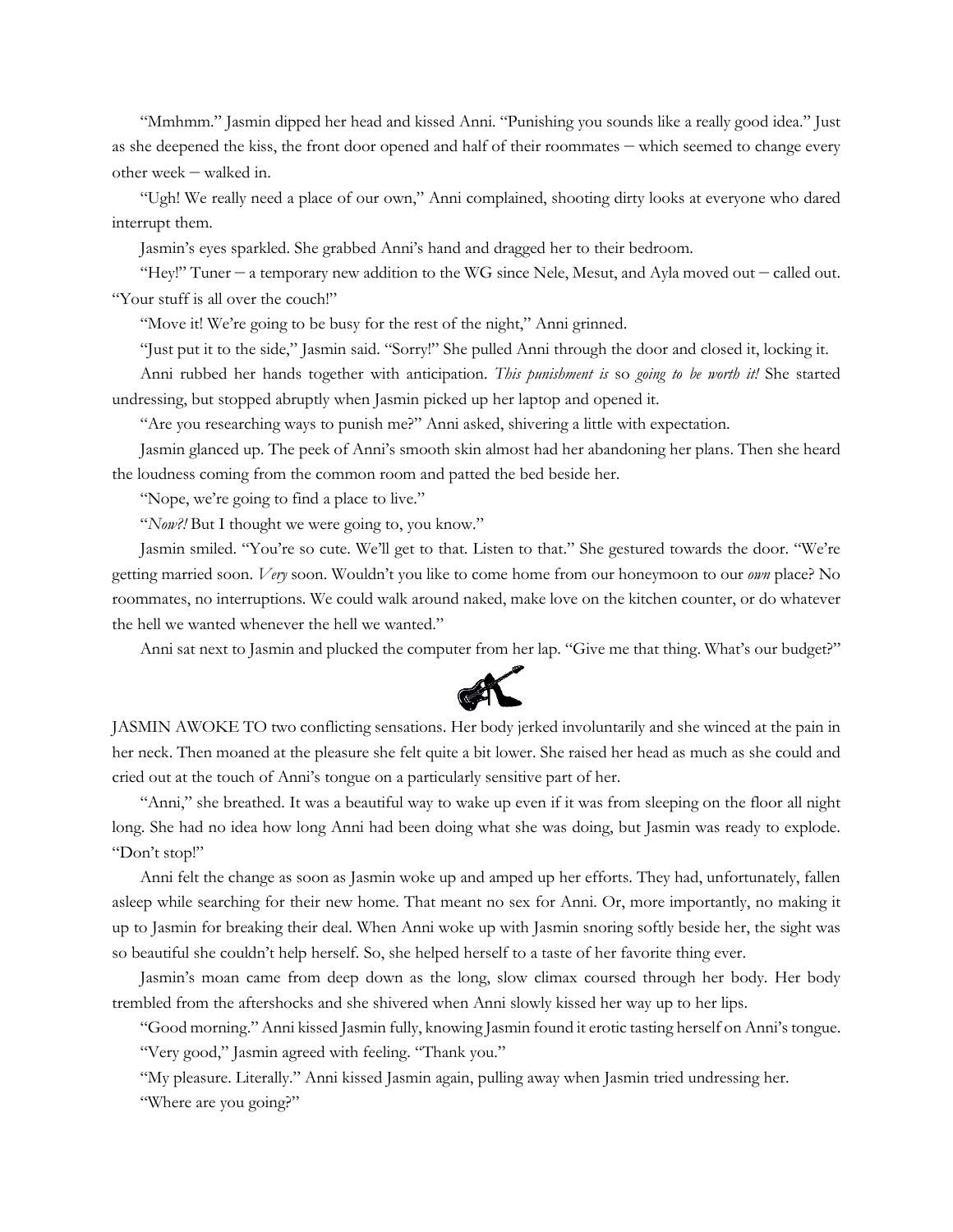"That was for you to make up for yesterday. No reciprocation needed." Anni held out her hand to help Jasmin up.

"What if I want to reciprocate?" Jasmin asked sensually. "Which I really, really do."

Anni groaned. "You're killing me, babe. I want that, too, but we have an appointment."

Jasmin frowned, mentally going through her schedule. "What appointment?"

"We're going to check out that apartment we agreed on last night."

Jasmin looked at her watch. "Just how long have you been awake?"

"Before I had you for breakfast?" She chuckled at Jasmin's cute blush. "About fifteen minutes. I called the real estate agent, made an appointment, and put together some of the papers we'll need if we really like it."

Jasmin took Anni's face in her hands, gazing into her deep brown eyes. "You really are amazing, you know that?"

Anni shrugged sheepishly. "You were pretty into that place and I thought it was cool. Might as well go see it before someone else snatches it up."

"I love you."

Anni smiled. "I love you, too, Tussi. You have thirty minutes to get ready."

"Thirty minutes!" Jasmin pushed Anni away, almost tripping on her clothes that were around her ankles. She bent to pull them up, yelping when Anni slapped her ass. "I have to shower and get ready. We don't have time for fooling around."

"Ha! That's what you think. Race you to the shower!" Anni took off with Jasmin hot on her heels. They both shouted a quick good morning to whichever roommates happened to be in their path before locking themselves in the bathroom. Thirty minutes was plenty of time for a little fooling around.



"WHAT ARE YOU laughing at?" Anni side-eyed Jasmin who sat in the passenger seat, snickering.

"Nothing," Jasmin snorted.

"I will turn this car around," Anni warned, causing Jasmin to laugh even harder.

"You sound like a parent!"

Curiously, Anni didn't balk at that thought. In fact, it intrigued her. "Yeah, well, I will. Come on, what are you laughing at?"

"Now you sound like the kid," Jasmin teased at Anni's whining. "I was just thinking about how flexible you are."

Anni winced, still feeling the aftereffects of their little adventure in the shower. "That was totally your fault!"

"How was it my fault? I told you not to spread your legs so far. I was doing just fine in the position we were in."

"You didn't listen when I told you I was slipping."

"I was focused on something else," Jasmin countered.

"Yeah, well, we need something on the bottom of that damn shower so we don't slip when we're trying to defy gravity the way we were," Anni mumbled.

Jasmin laughed again. "We'll be sure our *own* shower has everything we need. Deal?"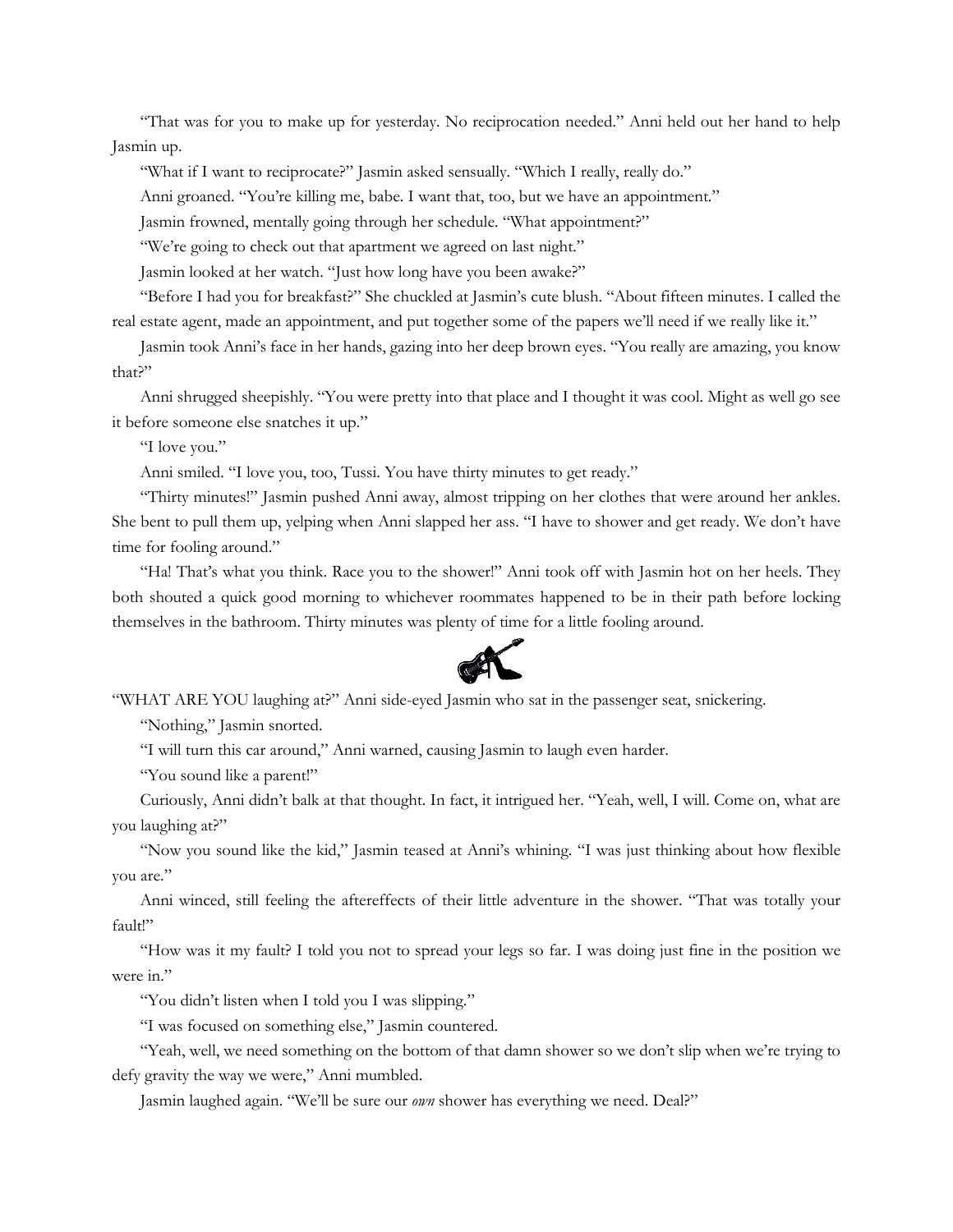Anni glanced at Jasmin, then smiled. "Deal." She heard the directions coming from her phone and made the turn onto what could possibly become *their* street. "Almost there."

"Excited?"

"Oh yeah. You?"

"Absolutely. Having our own place is going to be amazing." Jasmin peered out the window, taking in the neighborhood. It was quaint. Quiet. Beautiful. She was so caught up in her surroundings that she didn't notice when Anni stopped.

"Jasmin?" Anni waited until she had Jasmin's attention. "You're sure about this, right?"

"Of course I am. Why? Are you having second thoughts?"

"Not even one," Anni answered immediately. "It's just, there are probably better choices for you than me."

"Stop right there. I love you. And, you show me more each day how much you love me. There is *no* better choice."

There was not an ounce of doubt or hesitation in Jasmin's voice. No deceit in her warm brown eyes. Only pure love. Anni smiled as she reached out and caressed Jasmin's cheek. "We're here. Let's go check out our new married life digs."

"Don't get your hopes up, honey. There's always a possibility that we won't get it."

"Nope," Anni shook her head. "I have a good feeling about this. It's ours."

Jasmin shook her head with a chuckle. "All right, then. Let's go see our 'new married life digs'."



THE APARTMENT WAS perfect. The soon-to-be-married couple couldn't have been happier with *everything* that came with it. Two extra bedrooms — "for our future kids" Anni explained — a balcony, large kitchen, and a master bedroom that was to die for. Though the price caused a bit of a disagreement when they first fell in love with it while searching online, Anni finally relented. Jasmin made it perfectly clear that the money she was making through Tussi Attack wasn't just hers. It was Anni's inspiration and support that helped Jasmin get to this point. Tussi Attack's success was just as much Anni's doing as it was Jasmin's, Sophie's and Emily's.

"When did the agent say we could move in?"

The childlike enthusiasm in Anni's voice moved Jasmin. It had been a long time since she heard Anni be so carefree and happy.

"We could start moving in as little as a week. That's how long she said the paperwork should take."

"So, just in time for our wedding night?" Anni wiggled her eyebrows.

Jasmin laughed. "We're going to be on a plane on our wedding night, sweetie. But, I'm sure Katrin could, um, supervise some of our friends in setting it up for when we get back."

"She seems happy for us these days," Anni said carefully. It wasn't *that* long ago that Katrin tried her damnedest to get Jasmin and her ex-husband back together. Not for Jasmin's happiness, but for pure selfish reasons. Anni was still on the fence about forgiving her for that.

"She is." Jasmin knew Anni still had ill feelings towards Jasmin's mother. She couldn't blame her for that after everything that happened. But Jasmin truly believed Katrin had changed and was remorseful for her part in the whole "Kurt fiasco". "I know it's hard, baby, but you need to forgive her. She's doing everything she can to show us she supports us. She's even paying for the wedding and the honeymoon!"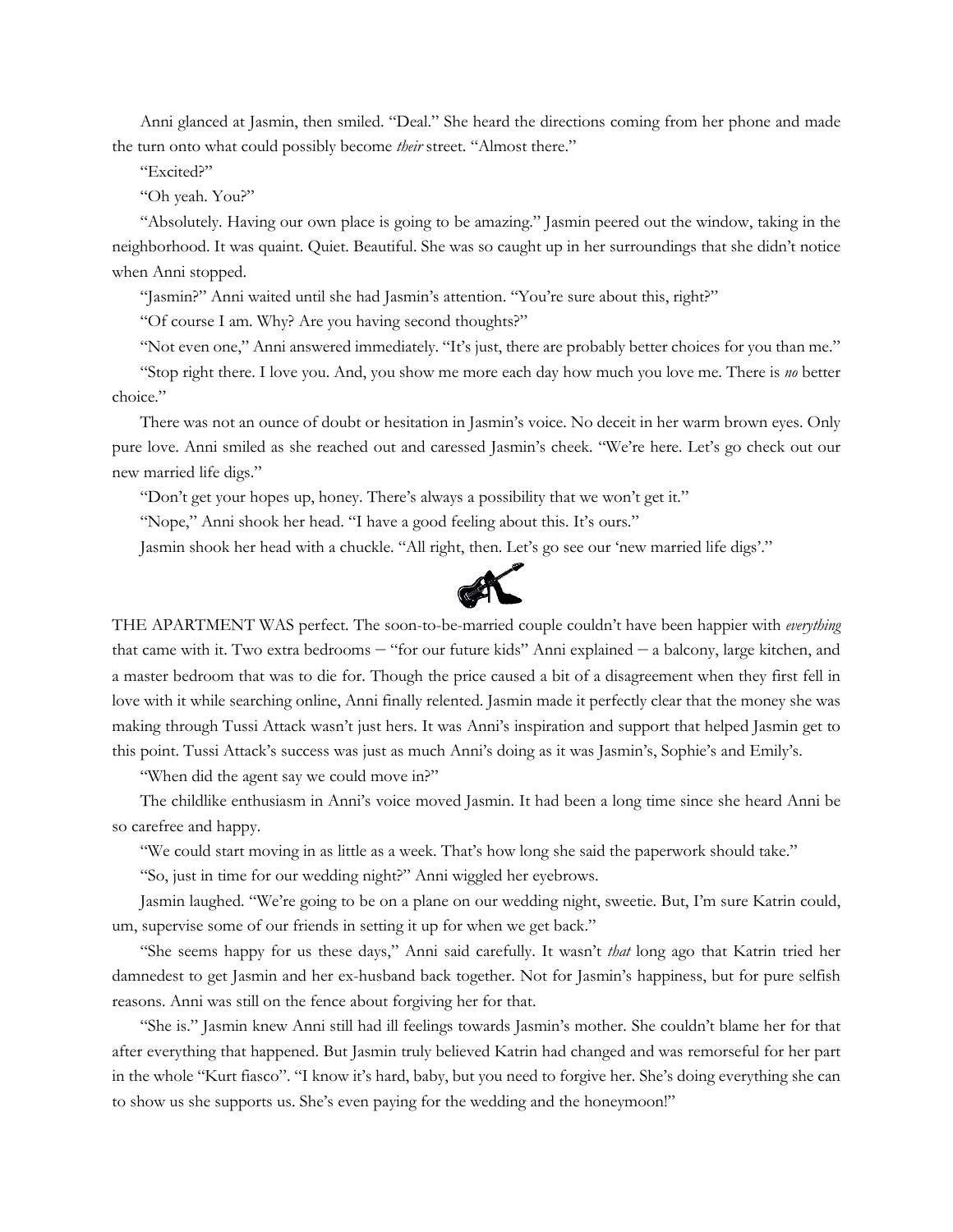"I know," Anni sighed. I just hope she's doing it out of love for you and not some other greedy reason. "I'll make sure to be extra nice to her. I promise."

Jasmin laughed. "How about you just be you. She'll see through any of your fake niceties."

"Hey! I can fake it!"

"No, baby, you can't. And, you better not be faking anything with me," Jasmin said, raising an eyebrow.

Anni leered at her fiancée a little too long to be safe while driving. "Baby, I do *not* need to fake anything with you. Our sex is too damned good for that."

"Better believe it," Jasmin muttered with satisfaction as she finished her text to Katrin about the apartment.

"Hey, can I ask you something?" Anni tapped her thumbs on the steering wheel, hoping her question wasn't going to start an argument.

"Sure." Jasmin tucked her phone away and focused on Anni.

Anni hesitated for a beat. "How do you feel about Kiara leaving?" she asked finally.

Jasmin studied Anni for a moment trying to judge the reasoning for the question. She decided it was just curiosity and answered honestly. "I'll miss her. And, I don't say that to hurt you, sweetie. It's just that we've become good friends and I'll miss our talks. And, of course, I've learned so much from her about the fashion business." She shrugged. "But I think I'm ready to show that I can stand on my own with Tussi Attack. Well, with Emily, of course."

"You can always talk to me," Anni offered and received a sweet smile in return.

"I know."

"I'm sorry she's going."

"Are you?" There was no malice in the question, just natural interest.

"Yeah. We had a nice talk when we had coffee," Anni confessed. "She doesn't sugarcoat anything, does she?"

"Nope, not at all," Jasmin chuckled. "Kinda like you."

"Yeah, well, we came to an understanding. A truce, I guess. I learn how to be less insecure and she doesn't try to steal you away from me."

"You know she couldn't do that, right?"

"I know. I was joking about that part. Sort of. But, she said some things to me that made me think."

"Always scary," Jasmin teased.

Anni stuck her tongue out at her fiancée. "*Anyway*. I'm going to do something with my life, Jasmin. I'm going to make you proud of me."

Jasmin placed her hand on Anni's thigh. "I'm already proud of you, Anni."

Anni patted Jasmin's hand. "But, I have the potential to be more. I want to do that. Not just for you, but for me, too."

"Whatever you decide, sweetie, I'm right beside you. Every step of the way."

"I was hoping you'd say that. I don't think this is going to be an easy road. And, I'll probably lose my temper more than once." She pulled into a parking space and cut the engine. She turned to Jasmin. "But I swear to you I will *never* do anything to hurt you or jeopardize us and our relationship. You are the most important person in my life. I fucked up before and almost lost you for good. I *know* I can't live without you now. I don't want to."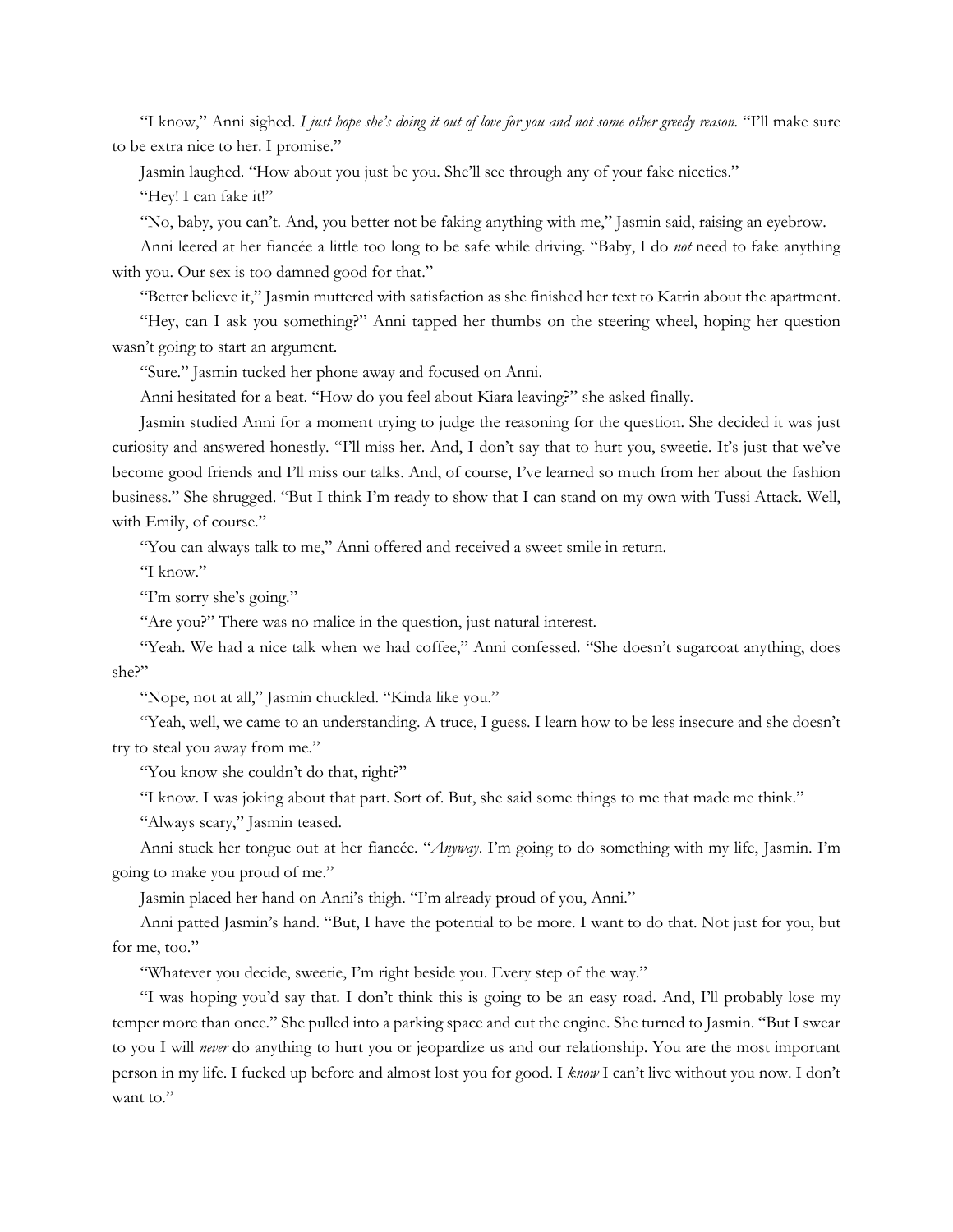A tear ran down Jasmin's cheek. "Then we don't let careers or people or anything else come between us. If we start to feel overwhelmed, we tell each other. If we need a little time alone, we tell each other. If we feel any kind of temptation," she paused when Anni muttered 'never going to happen', "we discuss it. There's no one else in the world I want to be with Anni. I've told you that many times. In order for this to work, love, trust, and communication have to be foremost in our relationship."

"I agree." She took Jasmin's hand in hers. "Less than a week, baby. Then you're all mine." "I'm all yours right now."



"FOR THE RECORD, I do *not* agree with this," Anni gruffed.

"So you've said, sweetie. Many times," Jasmin said patiently. "It's just for a few hours."

"But why can't we go out together? We're *both* the brides. You're going to go see strippers . . ."

"We are not going to see strippers," Jasmin interrupted with a laugh.

"Right. I don't trust Emily."

Jasmin pulled Anni to her. "Then trust me. I'm not even going to drink that much."

"Ha! Since when?"

"Funny." Jasmin kissed Anni's pouting mouth. "I'm serious. Tomorrow is our big day and I don't want to have a hangover. I want to be of sound mind and body when I marry you."

Anni relaxed at the sincerity in Jasmin's voice. "Me, too. Maybe we should just stay in. We could watch TV." She began to push Jasmin towards the bed. "Or, we could cook dinner together." Closer. "Or, you know, get in bed and stay there until the very last minute before we have to get up in the morning to get married."

"Tempting."

"I can be even more tempting," Anni said sexily. She began unbuttoning the shirt that Jasmin had just put on. She was encouraged when Jasmin didn't stop her. "Wouldn't it be more fun to stay in and let me worship your body?"

"We're leaving the country in two days for a couple of weeks, sweetie. Shouldn't we spend time with our friends before we go?" It was a half-hearted argument and they both knew it.

"They'll still be here when we get back." Anni stopped disrobing Jasmin for a second. "Then again, I don't know who will be living here in the 'rotating roommates' WG by then. And, we'll be in our *own* apartment." She shrugged. "But, they'll be around. There will only be one night before our wedding. We need to take advantage of it." Anni smiled at her own cleverness.

Jasmin shook her head with a grin. "Just think of that one, did ya?"

"Maybe, but it's true." Anni feathered her finger down Jasmin's cheek. "Stay with me?"

What could be more important that spending the night before their wedding together? Their friends would understand. And, if not? To hell with them. This was her and Anni's time.

"Are you going to finish undressing me or do I have to do it?"



ANNI STRETCHED LANGUIDLY. Her body ached in places she didn't know she had and it was awesome! Last night was indescribable. Her and Jasmin's love life had always been incredible, but there was a difference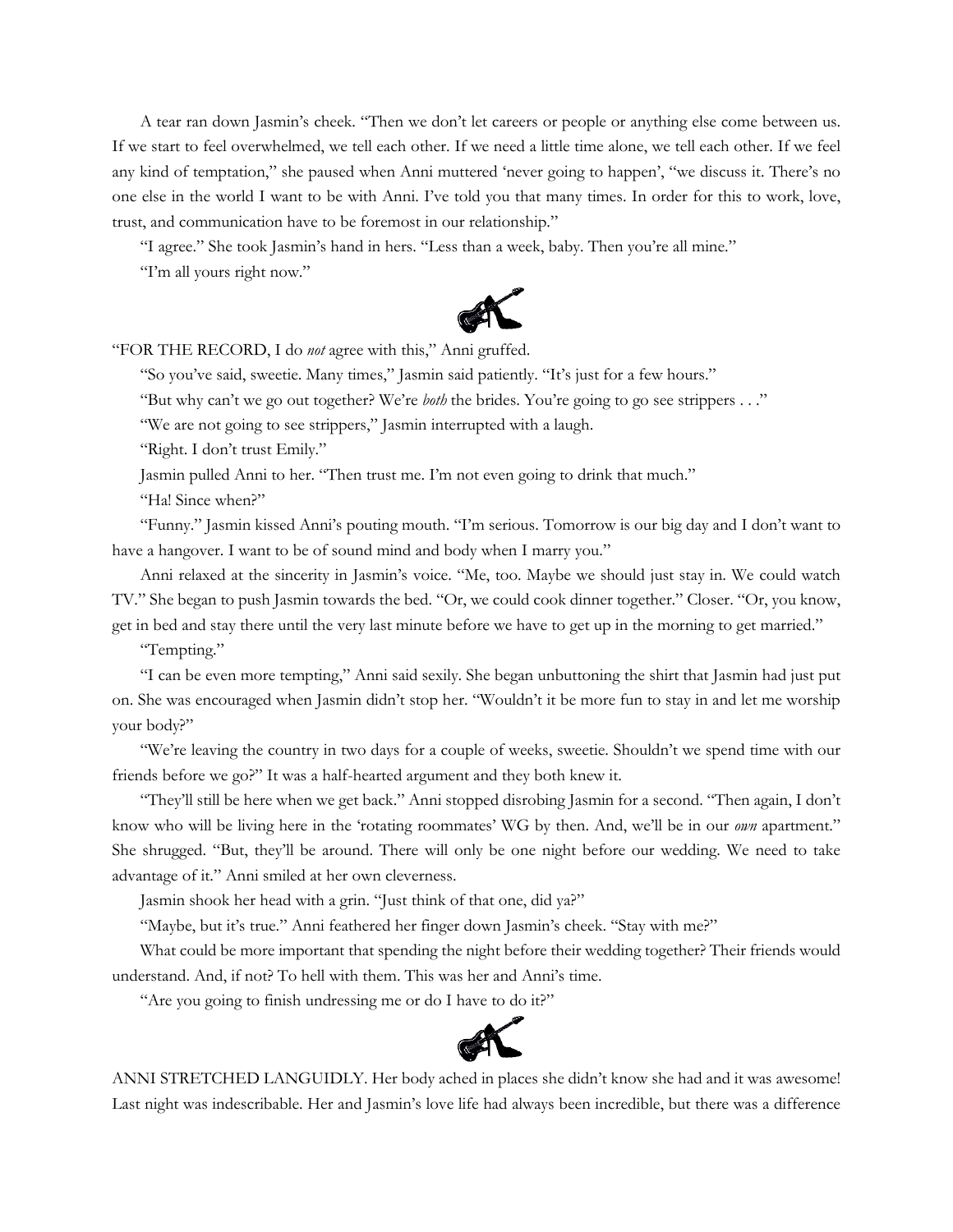last night. Something shifted again. A peaceful sense of belonging washed over Anni when Jasmin made love to her. Something she had never fully felt before. Oh, she knew for a fact that Jasmin was the one for her. Now, she was certain she was the one for Jasmin. And she would spend the next fifty plus years proving that if she had to.

She rolled over and spent the next few moments staring at the woman she was about to marry. She felt like the luckiest woman in the world. Jasmin was everything anyone could ever ask for. Beautiful, talented, intelligent, funny, caring. Perfectly imperfect. Not only did she have Jasmin, Anni had her family back. Her parents had gotten into town a couple of days ago, and the time they spent together was fantastic. Her father was feeling much better, and he doted on Jasmin as though she were his own daughter. Anni supposed now that was going to be true.

Her mother got rid of her own insecurities and became much more open with both Anni and Jasmin. There was no sense of dread with them. No hiding who she was anymore. Just an open, loving relationship. She had Jasmin to thank for that. Her support and love helped Anni knock that damned chip off her shoulder and tear down the walls around her heart.

"*Baby*?" she whispered in Jasmin's ear. She smiled when Jasmin swiped at her ear and grumbled in her sleep, trying to roll over. *Oh, no you don't.* "Oh, baaaby. It's time to get up," she singsonged.

"Go away."

"Okay, if that's what you want. Guess I'll have to find someone else to marry."

Jasmin's eyes popped up and she sat up abruptly, bumping heads with Anni. "Ow."

"Geez, babe, I was just kidding." Anni rubbed her forehead. *Hope that doesn't bruise*.

"Sorry." Jasmin rubbed her own head. "What time is it? Are we late?"

"Nope, we have plenty of time to wake up, eat, take a shower."

Jasmin eyed Anni. "Remember what happened the last time we took a shower?"

"You bet I do. I'd do it all over again. Every morning."

"You're very chipper this morning," Jasmin grinned.

"Yep. I'm about to put on an old ball and chain." She oomphed when Jasmin hit her in the stomach. "It's a good thing I'm seeing how abusive you can be before we get married!"

"Oh, poor baby. Here, let me kiss it and make it all better." Jasmin proceeded to kiss Anni tenderly on the forehead, then moved down to kiss her naked belly. "Better?"

"Oh, yeah. But, I think you missed a spot." She nodded to the "spot" a little further south.

"Fiend. Didn't you get enough last night?"

"Did you?" Anni shot back playfully.

"Never."

"Hey, did last night feel different to you?"

If she hadn't felt something different, Jasmin would have been worried about Anni's question. "Yes. At the risk of sounding too corny, it was pretty magical."

"That's not corny, baby. Just don't say it in front of anyone else," Anni teased. She dodged Jasmin's attempt at swatting her again. "*I'm whole now*," she said softly.

The words were said so quietly that Jasmin almost missed them. But quiet or not, the words were burned into her soul. "I love you."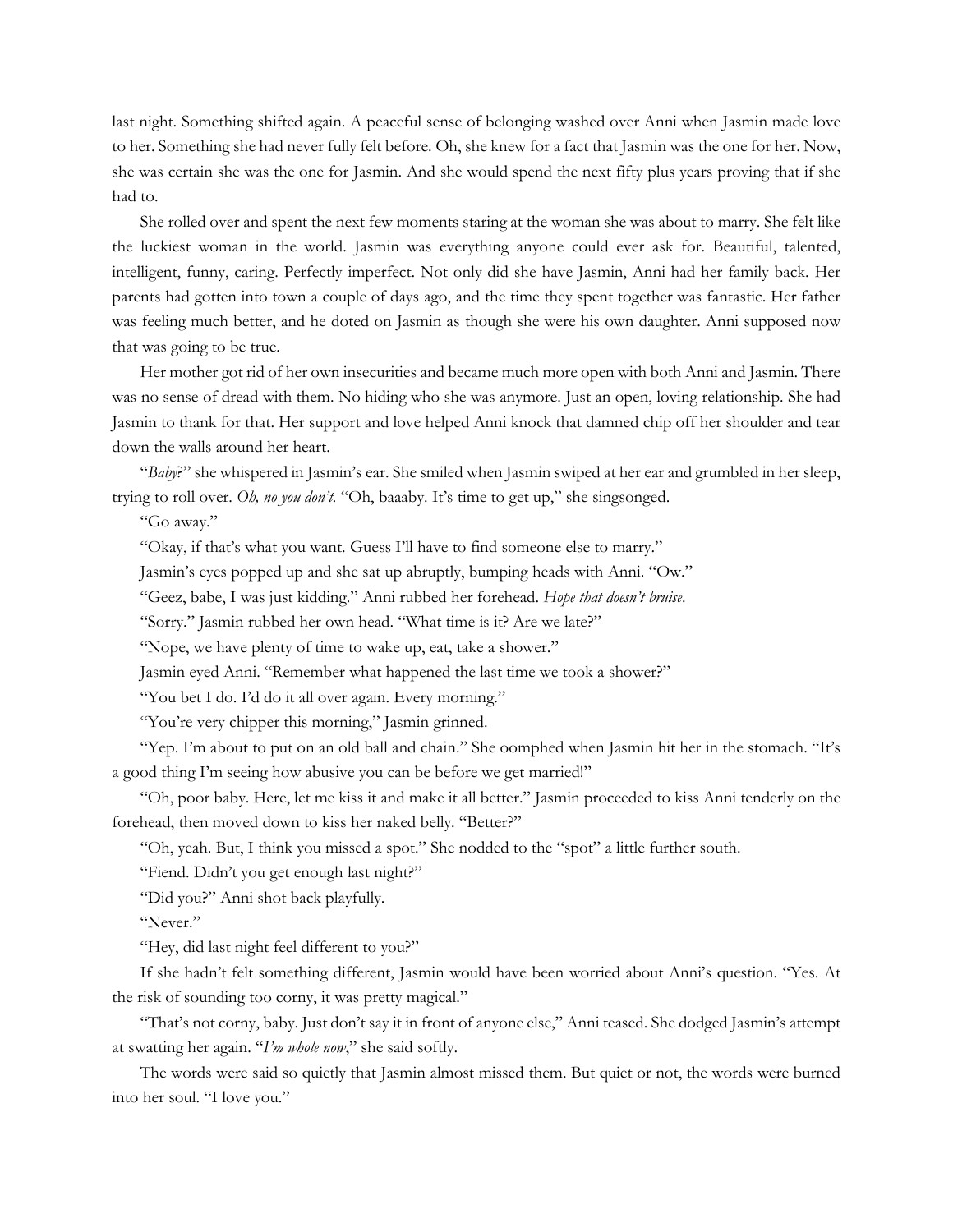"I love you, too." Anni looked at her watch. "I wish we had time to make love again. However, I think *think* — I can wait until tonight to make love to my wife."

Jasmin shivered with happiness. "I don't know if I can, but I'll do my best," she confessed with a blush.

Anni hopped out of bed before she reneged on her "no time" comment. It didn't help matters that both she and Jasmin were still completely naked. "Do I get to watch you get dressed?"

"Nope." Jasmin threw the covers off her body, knowing exactly what affect she had on Anni. It was only fair since Anni was causing havoc on her hormones, prancing around in the buff. "I'll take my shower first, then I'll get dressed when you're taking yours."

"Wait, we're not even showering together? Such a waste of water," Anni shook her head.

"Sweetie, we use more water when we're in there together." Jasmin put her robe on and kissed Anni's pout. "Ready for today?"

The pout turned into a huge grin. "You know it."

"Good. In just a couple more hours we'll be official!"

Anni looked at her watch again. "Couple hours, huh? You best get that sweet ass in the shower then." She tapped her watch. "Time's ticking!"

"You're a brat!" Jasmin called over her shoulder as she ran out of the room.

"That just means you're marrying a brat!" Anni called back, smiling when Jasmin's laughter floated back to her. She loved that sound. She wanted to hear it for the rest of her life.



JASMIN PACED EAGERLY as she waited for Anni to come out of the bedroom. They hadn't seen each other in their wedding outfits, yet, and she was anxious. She just knew Anni was going to look incredible. What was worrying her was what Anni would think of her dress. She had worked hard on it, wanting it simple, yet elegant. Something that would represent both her and Anni as they officially joined their souls.

It wasn't conventional, but then, neither were they. Though it wasn't her first marriage — sadly — she chose traditional white. Tradition stopped, however, when the buttery silk satin flowed into a gradient of rich red. A little tussi on top, a little rocker on the bottom. Jasmin was pleased with how it turned out. Now, if Anni would just hurry up and . . .

"You look . . . amazing."

The sheer awe in Anni's voice gave Jasmin goosebumps. She turned slowly and gasped at the sight before her. While Anni stared, taking everything in, Jasmin did the same. Her eyes roamed from head to toe. There her fiancée stood in a white silk button-down shirt with matching slacks. What blew Jasmin away was the untied bowtie she wore around her neck. The deep red matched Jasmin's dress perfectly.

"God, you're beautiful," Jasmin whispered reverently. She walked up to Anni, taking the tie in her hands. "Did you know about my dress?"

Anni shook her head, clearly in a daze. "I had no idea. I just saw this color and thought it was," she shrugged, "I don't know, right, I guess. The white was for you. For us. The red was for me."

"That's exactly what I thought when I designed my dress." Jasmin gently brushed Anni's hair off her face. "We were meant to be."

Anni smiled. "Then let's go make it official!"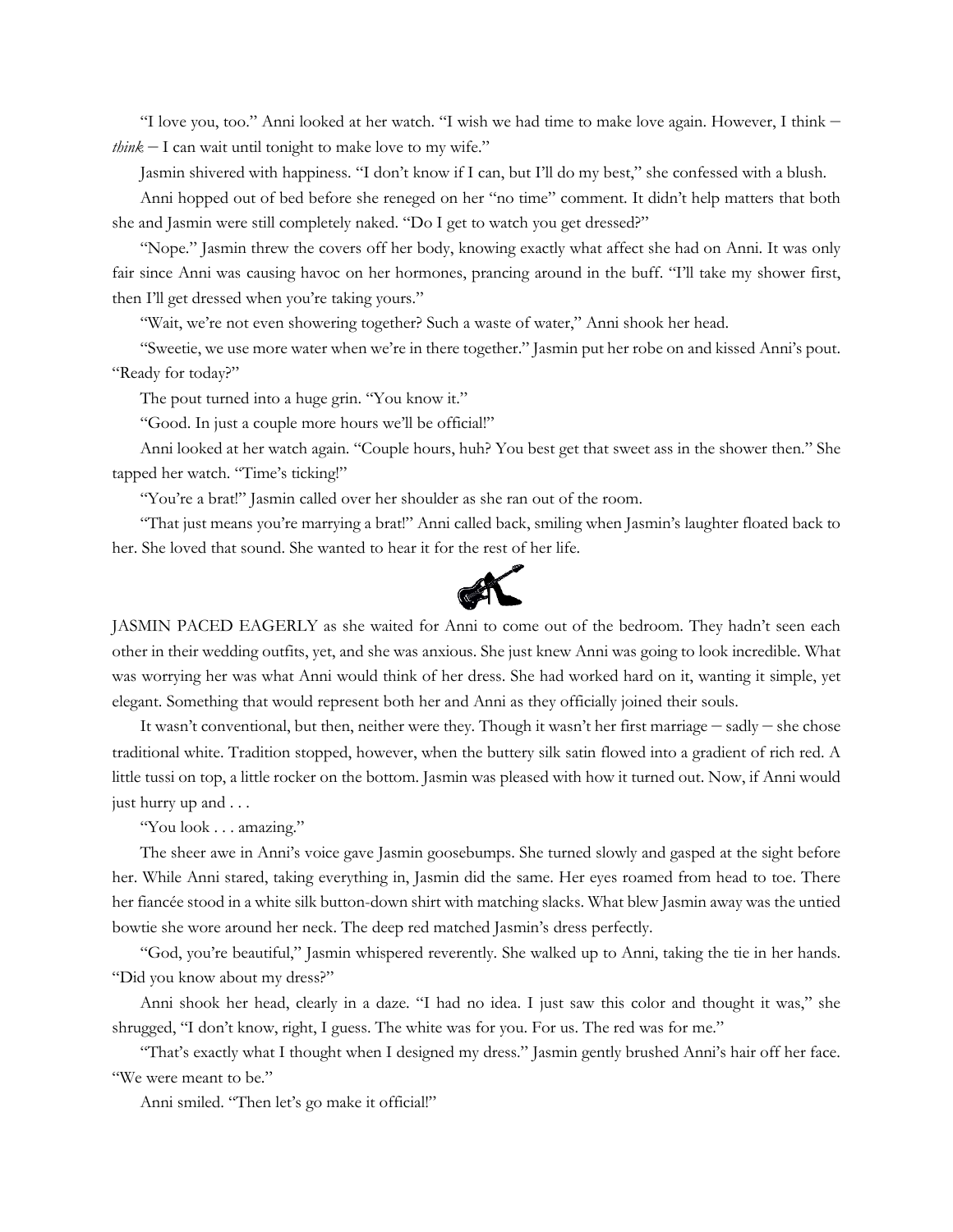

THEY STOOD IN front of friends and family, beaming at each other. They were so lost in each other that they barely heard the *Standesbeamtin* recite the words she had prepared for their union. When it came time to exchange their own personal vows, Anni insisted Jasmin go first. Her vows required a little more preparation.

Jasmin cleared her throat, trying to shrink the lump that had formed when the *Standesbeamtin* spoke of love and devotion. Her voice cracked when she had to respond to the question of loving Anni until death parted them. Not out of fear, but out of pure, unadulterated happiness.

"Anni." Jasmin smiled tremulously when Anni reached up to brush a tear off Jasmin's cheek. "I didn't know who I was until I met you. Our first impressions weren't so great." She paused, laughing lightly at the thought of walking in on Anni in the bathtub as a camera crew followed. "Well, mine wasn't. Yours was quite memorable. There was no way of knowing how important you would become to me, but that moment changed me forever.

You have been my rock. Challenging me like no other. Forcing me to grow and to become my own person. Inspiring me to live my dreams. It hasn't always been easy for us. But the things in life that are truly worth fighting for never are easy. I will always fight for you and stand with you no matter what life hands us. Together, we can face anything. I think we've proven that we are stronger when we are united than we are apart. This world is ours to conquer. I couldn't think of a better person to have by my side. Forever."

Anni's hand trembled as she wiped tears from her face. "I, uh, guess it's my turn. I'm, um, not really good at this emotional stuff like you are. I've spent most of my life trying to turn the emotions off to avoid being hurt. You've taught me that loving and being loved is worth the risk and the payoff is awesome. Um, I kinda wrote something that I wanted to sing for you, if that's okay with everyone."

"It's your day!" Emily called out, causing their loved ones to chuckle softly.

"That's right," Anni grinned. "Tuner?"

Tuner quickly left the room, returning just as fast with Anni's guitar. He handed it over, smiling at the couple before taking his seat again.

"Okay, um," she cleared her throat, "here goes." She began strumming a slow, beautiful melody and sang. **Take my heart in your hands Take me away in sweet romance Kiss me, show me we have heaven As the moonlight washes over our souls Show me the sweetest love I'll ever know**

**I wanna be one with you To feel you bringing paradise to me Leaving nothing to desire Doing things only you can do I wanna be one with you To feel your breath with mine**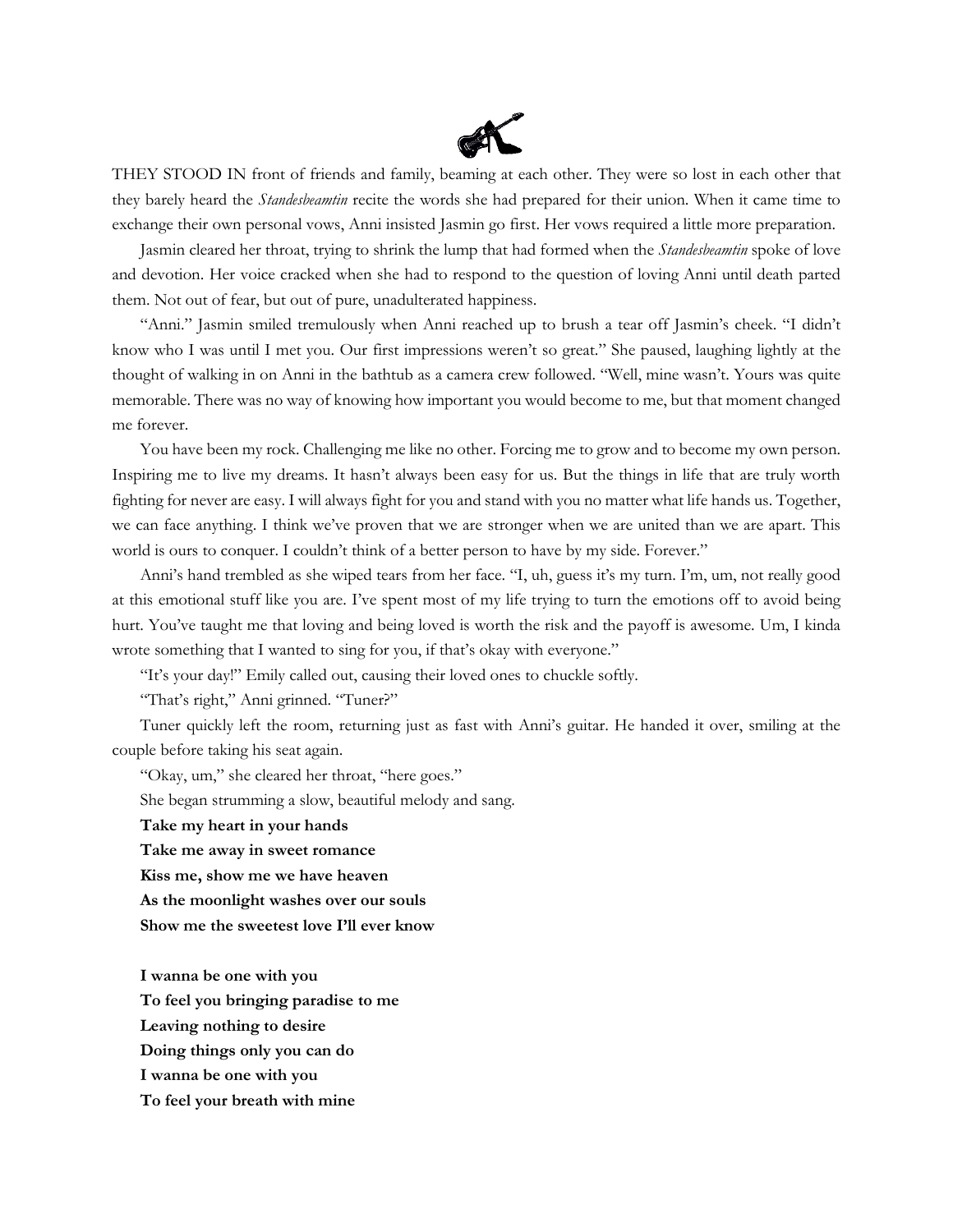**Our hearts beat in time Giving my love solely to you I wanna be one with you**

**I see no one but you You have my love for eternity No one can love you like I do I've opened my heart to love you unselfishly Your love is all I need**

**We'll be safe in our love Believe in me and you will see The truth inside of me Become one with me**



THE MURMURING OF voices around them held no distraction for the newlyweds. They were well into the reception; having had all the congratulations they could stand. It wasn't that they didn't appreciate it, just that people were cutting into "we-only-want-to-be-in-each-other's-arms" time. When they were finally able to get a moment, Anni pulled Jasmin in her arms and began to sway to the soft music that filled the room.

"That song was beautiful, baby," Jasmin said, still floating on air with joy.

"Thank you. Seems I'm not the only inspiration in this relationship," Anni grinned. "Say, when do you think would be an appropriate time to duck out of here."

Jasmin laughed. "It has only been an hour. Jo spent a lot of money on this party."

"But it's our wedding night! I wanna get started!" Anni wiggled her eyebrows suggestively.

"Unless you want to join the mile-high club, that's going to have to wait, sweetie. We're off to the airport from here."

"Mile-high club, huh? I could totally get on board with that. So? How much longer?"

"You have the patience of a five-year-old!" Jasmin kissed her wife to take the sting out of her words. "A little more mingling and thanking everyone for coming, and then we can find Katrin to tell her we're leaving. Deal?"

In her mind, Anni calculated how long that could possibly take. "Good enough," she agreed finally.

"Look at that. Our first compromise as a married couple," Jasmin winked. "How about we make it even less time by thanking everyone at once instead of individually?"

"You mean, like, make a toast?"

"Exactly like that."

"Um, only if you're making it. I'm really . . ."

"Not good at this emotional stuff," Jasmin finished with a chuckle. "I seem to recall you saying that somewhere before."